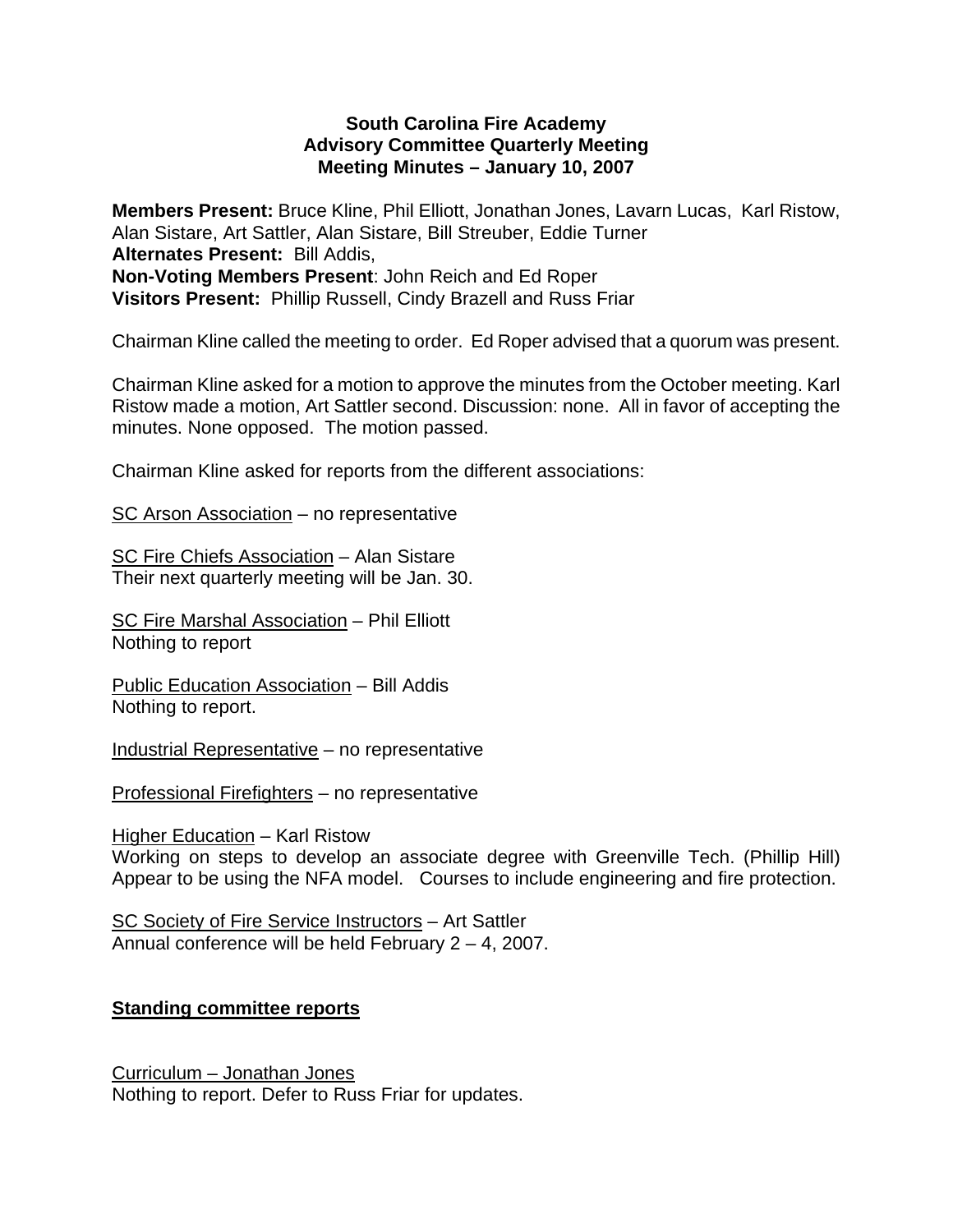Facilities – Eddie Turner

Nothing new to report. Ed will update with his report. Roper went over a maintenance/facilities report. The Fallen Firefighter Memorial should be redone in April. The building project for the new fire station (\$3.1 million project). The agency (LLR) will make sure we have the funds needed to pay for the new building. We hope to break ground in May.

We hired Roger Moore full time to work in the maintenance shop.

A question was asked if we have any plans to hire a FTE (full time employee) for truck repairs. Roper replied that it is easier to contract these repairs out.

Chairman Kline suggested that SCFA needs a written agreement with the Chief's Association regarding the FF Memorial as to their responsibility in the daily care of the memorial. The academy try to make sure the memorial always looks good for visitors and students.

#### Finance – no representative

Roper presented the finance report.

1—passed out and reviewed our current organization chart. Region 6 (midlands area) will be a full time position. We have requested five new FTE's from the agency. (2 for curriculum and 3 for resident training.)

2 – we just got our second draw of the .35 money.

3 – current grants are EMD, DHS and NFA.

Superintendent's Report – Ed Roper

Roper distributed a current Organizational Chart.

Roper posed the question, what are we doing to help Fire Officers. We are currently offering 88 officer courses in the catalog. Roper asked for input from the committee about what courses do they want for officer training. There was a suggestion that we should look into offering an Officer Candidate School similar to our recruit school.

Karl Ristow asked how to you plant the seed in fire fighters that they need to get training. It might help if we could get legislature to demand that we have qualified, credentialed fire chiefs and officers in our state. There also needs to be a mentor program to those who will be replacing the chiefs that retire from departments.

Discussion included that departments need a career path for their firefighters. The departments are good at tactics, but bad at strategy. Chairman Kline stated that the fire departments have the responsibility to make sure their firefighters are taking the needed programs.

Roper distributed and reviewed the Regional First Quarter Report.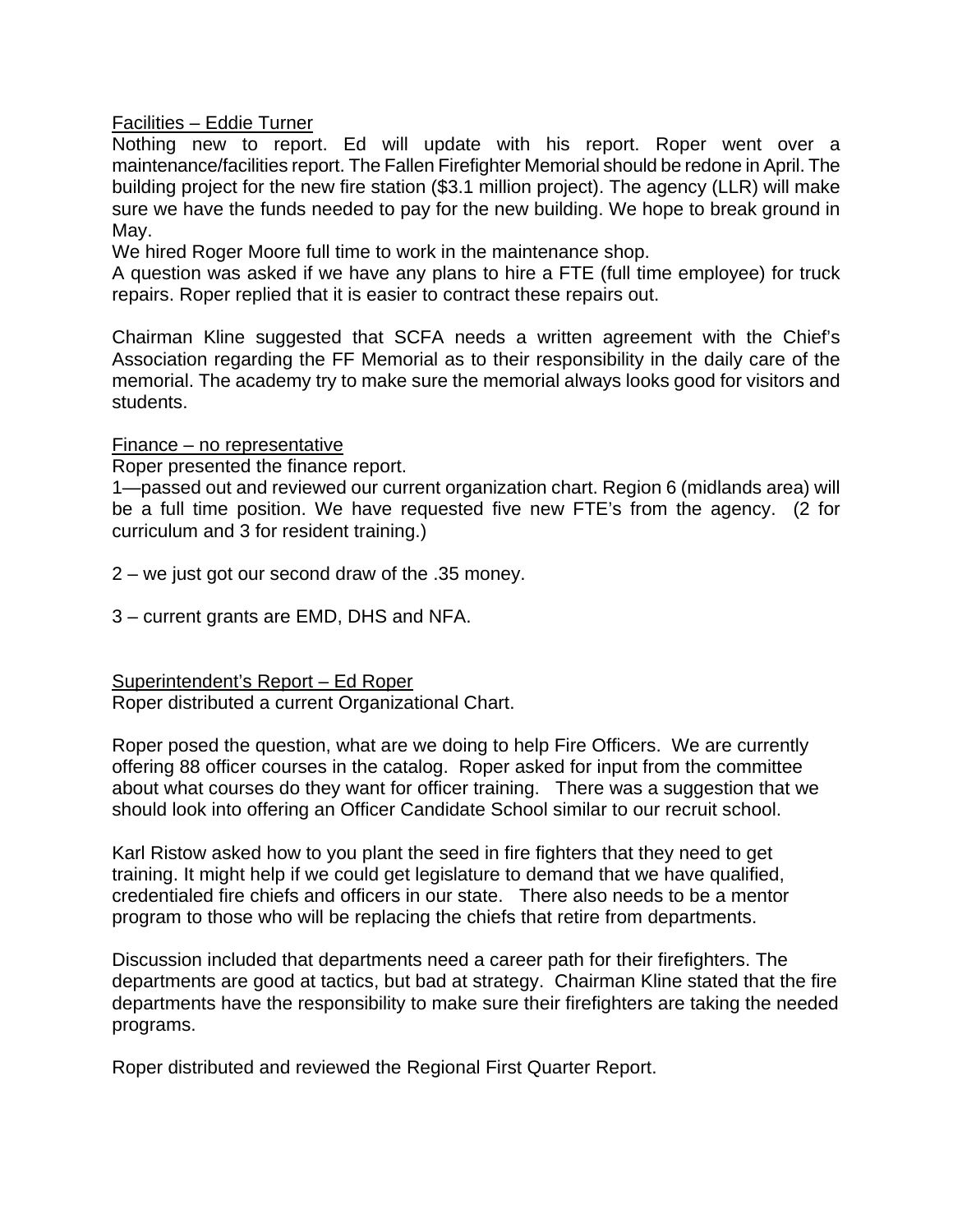Curriculum Report – Russ Friar

Friar presented and reviewed the Curriculum Report.

Friar announced the addition of blank forms to the I300 and I400 ICS manuals used in training that can be used as reference material.

The annual instructor conference is scheduled for Feb. 2-4, 2007. The main presenter will be a NFA instructor and it should be a really good program.

There was discussion of course hours for academy courses.

 Ex: Haz Mat and Haz Mat Tech will need to increase hours when the new updates come. We are looking at probably a minimum of 80 hours for Haz Mat Tech. The National standards are requiring more in depth training and the total number of training hours must increase to meet the expanded knowledge level required. We may have to look at ways to change to the delivery method of courses. There will be complaints concerning the number of hours required from some departments. We must have a good plan together before changes are made (delivery method). It's all in the presentation.

Resident Training – Phillip Russell Russell presented and reviewed Resident Training Report.

Russell reported that we have had one (1) open enrollment student in the next recruit program.

Russell reported that for every live burn, all students will have on a pass device. The instructor will have a thermal imager.

Upcoming courses include: Play Safe, Be Safe pub Ed seminar, Chief Fire Officer seminar is scheduled for Mar. 30 – April 1, The Southeastern Fire School is scheduled for Mar. 10-11, 2007.

## Old Business

None

## New Business

Jonathan Jones asked, "where do we stand on adopting NFPA 1403 for regional burns?" Friar replied that we are not adopting NFPA 1403, but we are developing our own plan. We will use parts in the guideline. There will also be a heat stress statement in the guideline.

Chief Lucas noted that he was going to the technical committee on fire service training